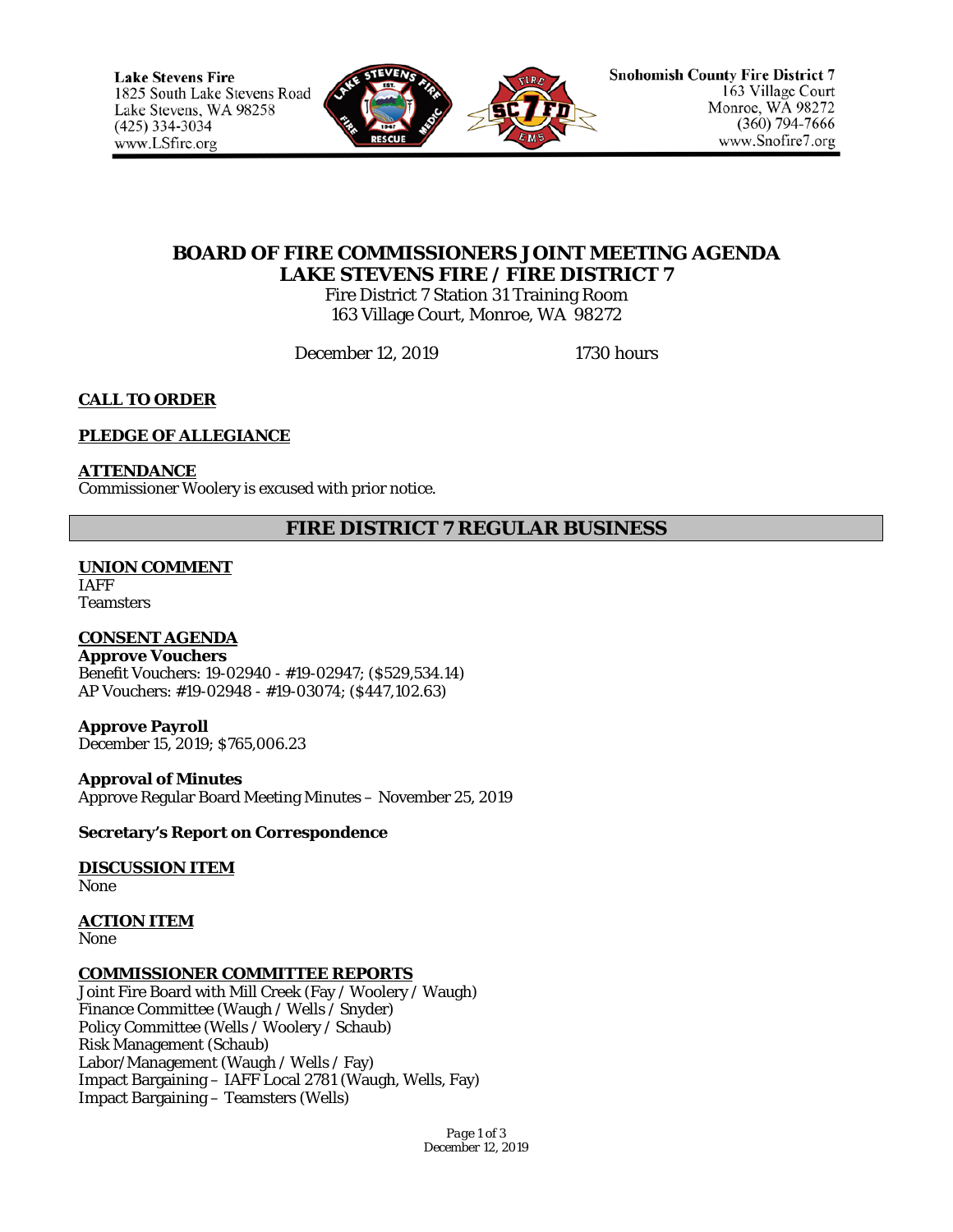

Shop Committee – (Snyder / Woolery / Fay) Strategic Plan Committee – (Fay / Schaub / Wells) Capital Facilities Committee - (Schaub / Snyder / Woolery)

#### **OTHER MEETINGS ATTENDED**

Snohomish County 911 (Waugh) Regional Coordination Leadership Meeting (Fay / Schaub / Wells) Sno-Isle Commissioner Meeting

## **LAKE STEVENS FIRE REGULAR BUSINESS**

### **ADDITIONAL AGENDA ITEMS**

**MINUTES** Minutes 19-11-16 Minutes 19-11-25

**FINANCIAL REPORT** Vouchers Expense Line Item Review Summary & Reports Audit Update

### **CORRESPONDENCE**

**OLD BUSINESS**

**Discussion** Merger with Fire District 7 HQ Closing

**Action** Station 84 PUD Easement Agreement

**NEW BUSINESS Discussion**

**Action**

**CHIEF'S REPORT**

**GOOD OF THE ORDER**